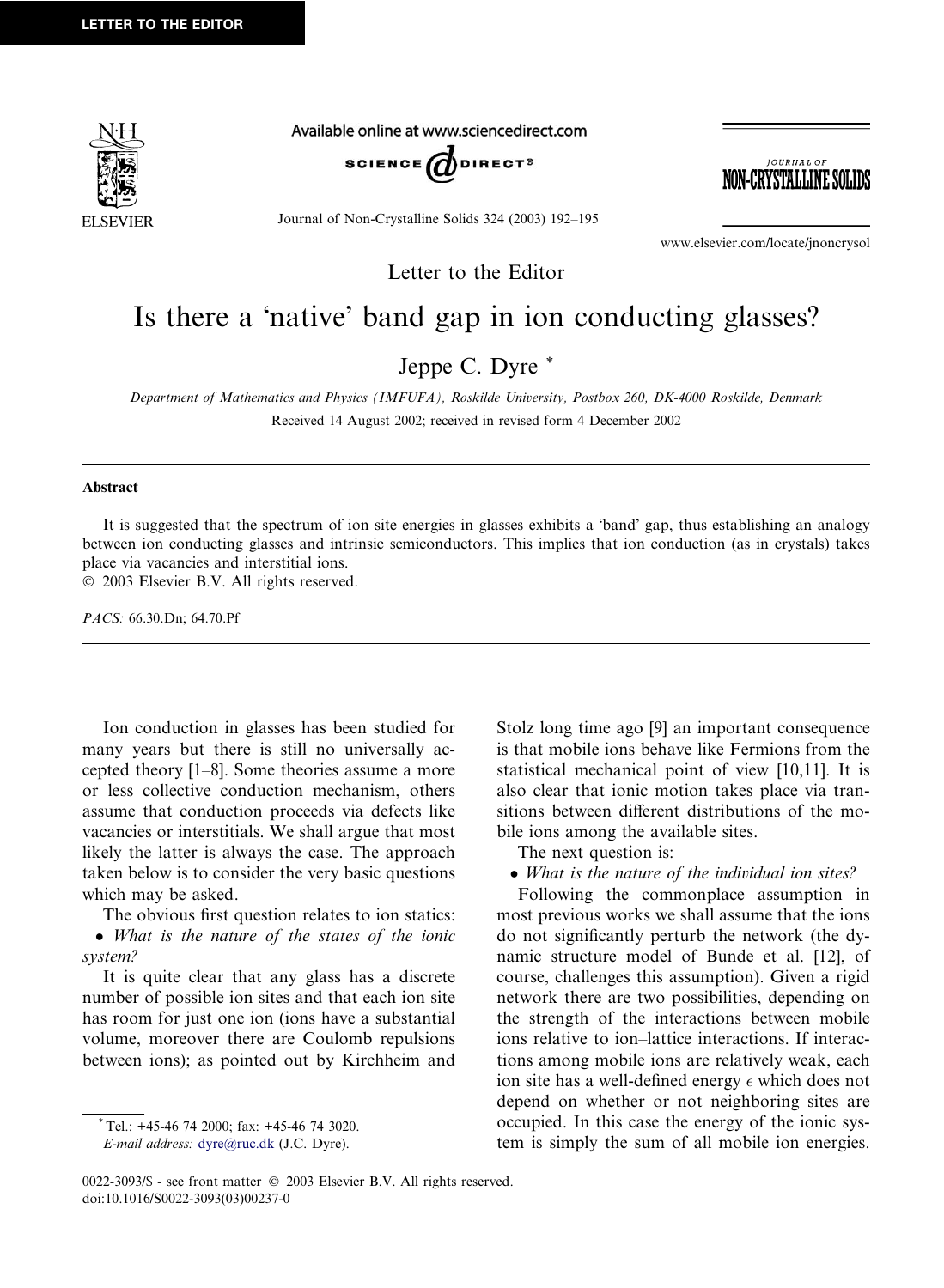We shall initially assume that [mobile] ion–ion interactions are indeed relatively weak, but later on remove this limitation.

The density of ion site energies is denoted by  $p(\epsilon)$ . The spread of energies deriving from the disorder of the glassy matrix is expected to be much larger than  $k_B T$ . Consequently, to a good approximation the following picture applies: States up to an energy  $\epsilon_F$  are filled while states above  $\epsilon_F$  are empty.  $\epsilon_F$  is the so-called Fermi energy. As is well-known from the theory of electronic conduction in solids [13] there are two possibilities:  $p(\epsilon_F) > 0$  corresponds to the Fermi energy lying within an energy band ('metal'), while  $p(\epsilon_F) = 0$  corresponds to having the Fermi energy placed between two bands, i.e., the existence of a band gap  $\Delta > 0$  ('semiconductor'). The 'metal' case was first treated by Kirchheim [14] and more recently by Baranovskii and Cordes [10] and Maass [11]. We argue below that it is more realistic to assume the existence of a band gap.

To be specific, consider the case of an ordinary alkali-oxide glass. The glassy network is created when the melt solidifies at the glass transition. The number of ions is equal to the number of negatively charged non-bridging oxygen (NBO) atoms. Because of Coulomb attraction it is favorable for each NBO atom to have at least one ion site associated with it. The crucial question is whether there are more low-energy ion sites than the number of NBO atoms. Any empty low energy site is basically a hole in the network structure. If there were a substantial fraction of holes, the density of the glass would be considerably lower than the density of crystals of similar composition. This is never the case. We conclude that there is only one low energy site per mobile ion, one per NBO atom. This implies the existence of a band gap.

An alternative argument for the existence of a band gap considers the annealing state of the glass. If the glass is well annealed, all atoms including the ions have been gradually and delicately brought into low-energy states defined by surrounding atoms. It is then highly unlikely that there are more low-energy ion sites than the actual number of ions. Surely, the glass would have to spend energy to produce empty sites carefully optimized for housing an ion, energy spent without reaping any

benefits. This is like spending a lot of effort preparing for a guest that in the end prefers to stay elsewhere!

We have arrived at the following picture:

An ion conducting glass has 'native' ion sites, the number of which is equal to the number of ions. There are also 'non-native' ion sites in the glass, but these all have energies at least the band gap  $\Delta$  higher than that of any native site.

This picture is implicit already in the 1985 paper by Kirchheim and Stolz on tracer diffusion and mobility of interstitials in disordered materials [9] (cf. Fig. 10).

Proceeding to consider the conduction mechanism, we shall refer by analogy to the theory of electronic conduction in semiconductors [13]. A semiconductor has two sorts of charge carriers, electrons excited into the conduction band and holes of opposite charge (these are simply electrons missing from the valence band). In an intrinsic semiconductor – the analogue of the ionic glass – the number of mobile electrons is equal to the number of holes. For the ionic glass the analogue of a hole is a vacancy and the analogue of an excited electron is an interstitial ion, i.e., an ion placed in one of the high energy sites unoccupied in the 'ground state' of the ionic system. At any given time the number of vacancies is equal to the number of interstitial ions.

If  $\Delta \gg k_B T$ , as is assumed from here on, the number of both vacancies and interstitial ions is much lower than the number of mobile ions and interstitial sites. In this situation charge transport proceeds via motion of well-defined vacancies and interstitial ions. These are 'quasi-particles' with only finite lifetime, but at the low quasi-particle concentrations guaranteed by  $k_B T \ll \Delta$  their lifetimes are long compared to typical jump times: Just as in semiconductors quasi-particles are created in pairs, move away from each other, and end their life by annihilating. The annihilation is a recombination where an interstitial ion jumps into a vacancy. In most cases the ion and vacancy annihilating are not the same as those originally created in a pair (note that, if they are the same, the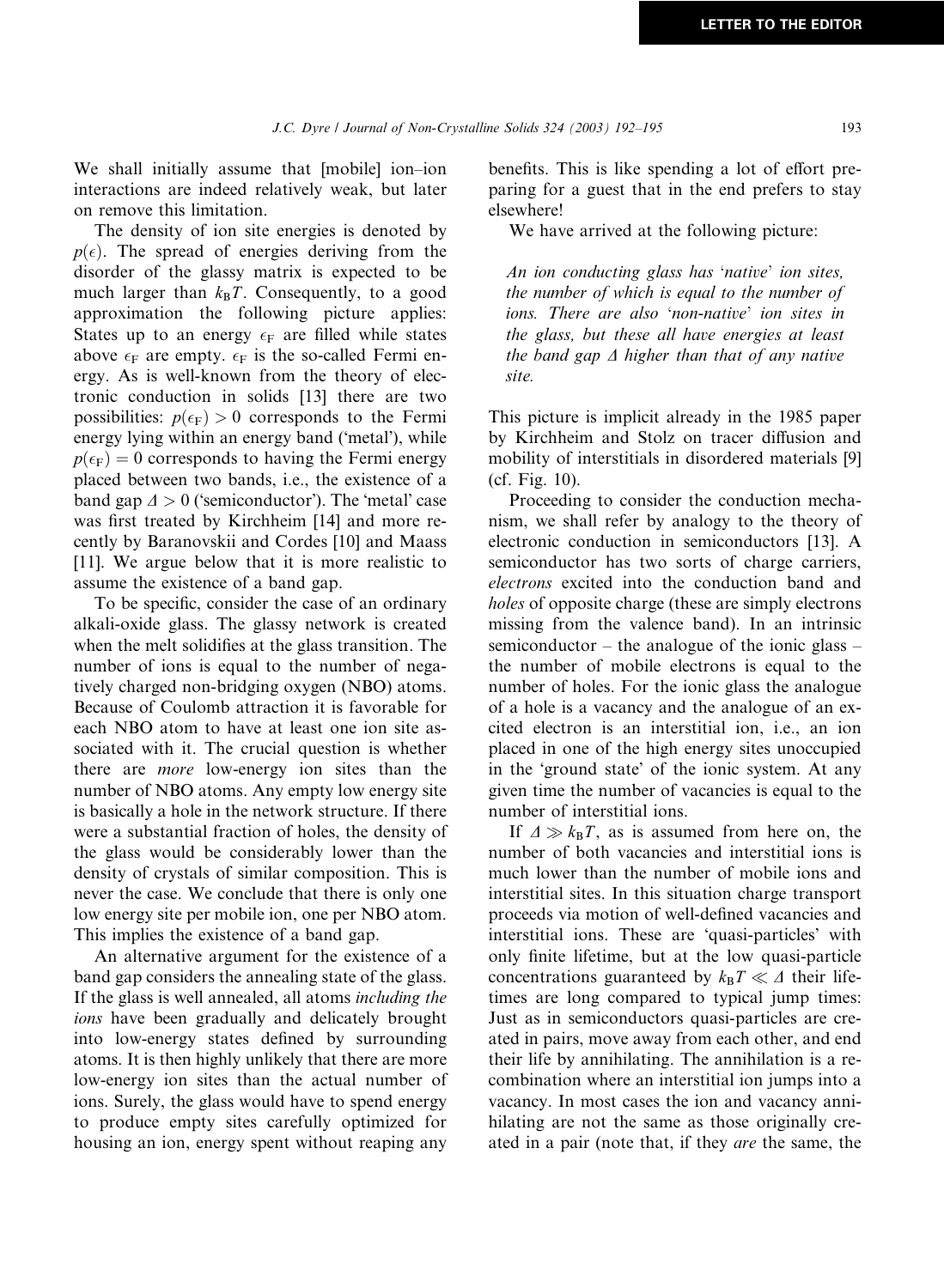entire process has not resulted in any charge transport).

The final question is:

• How do vacancies and interstitial ions move?

Consider a vacancy. To move it should be filled by an ion. This ion either comes directly from another native site, or via one or more stops at interstitial sites. If  $v$  is a vacancy and  $i$  is an interstitial ion, the 'direct' mechanism is symbolized

 $v \rightarrow v.$ 

while the second mechanism, because the first ion jump creates a vi pair, is

 $v \rightarrow vvi \rightarrow \cdots \rightarrow vvi \rightarrow v.$ 

At low ion concentrations only the indirect mechanism is realistic.

Because of the complete symmetry between vacancies and interstitial ions we can immediately write up the two possible mechanisms for interstitial ion movement: The 'direct' mechanism is

 $i \rightarrow i$ ,

the 'indirect' is

 $i \rightarrow ii\upsilon \rightarrow \cdots \rightarrow iii\rightarrow i.$ 

So far we have assumed that interactions between mobile ions are weak, corresponding to low mobile ion concentration. It is likely, however, that the above picture applies in general: Because the glass is prepared from the liquid by gradual cooling, the entire ion  $+$  glass system has low energy, even for large ion concentrations. In contrast to the dilute case each native ion site energy now has substantial Coulomb contributions from neighboring mobile ions. Nevertheless, it is still to be expected that it takes considerable energy to move an ion out of its native site, simply because the entire system minimized its energy during the glass transition. Note the consistency of the picture: If there is a band gap, the vast majority of mobile ions are to be found at their native site, so the contribution to the native site energy from neighboring mobile ions is there basically all time.

What are the consequences of the proposed picture? Annealing a glass lowers its energy. One thus expects that the native ion sites lower their energy, while the energy of interstitial sites is expected to increase because the structure becomes more tight. Annealing thus increases the band gap. This implies a lowering of the conductivity, as always seen in experiment. Another consequence relates to our understanding of conductivity which is basically charge carrier density times mobility. The analogy to intrinsic semiconductors tells us that there are two types of charge carriers with same density, but not necessarily same mobility. The mobility is measured, e.g., by Hall effect experiments. If the vacancy mobility exceeds that of the interstitials one would see a sign change in the Hall effect. If vacancies and interstitials have same mobility there should be no Hall effect. Finally, we note that it is possible via correlation factor measurements to distinguish between vacancy and interstitial mechanism [15,16], in other words: determine which of the two has the largest mobility. For the glass of the composition  $Na<sub>2</sub>Si<sub>2</sub>O<sub>5</sub>$ , for instance, it is concluded that ion conduction proceeds via interstitials, not vacancies [15].

To summarize, referring to the fact that glass is produced from liquid we arrive at a picture of glass ion conduction as proceeding via vacancies and interstitial ions. This idea is not new, of course [3,5,17], but has here been discussed as a direct consequence of the existence of a band gap. Recent computer simulations by Cormack and coworkers and by Heuer and coworkers [18,19] are consistent with this picture.

Conclusion: Ionic crystals trivially have a 'native' band gap. We suggest that this is also the case for ionic glasses.

## Acknowledgement

This work was supported by the Danish Natural Science Research Council.

## References

- [1] J.M. Stevels, in: S. Flügge (Ed.), Handbuch der Physik, vol. 20, Springer, 1957, p. 350.
- [2] A.E. Owen, in: Progress in Ceramic Science, vol. 3, Macmillan, New York, 1963, p. 77.
- [3] Y. Haven, B. Verkerk, Phys. Chem. Glasses 6 (1965) 38.
- [4] J.O. Isard, J. Non-Cryst. Solids 1 (1969) 235.